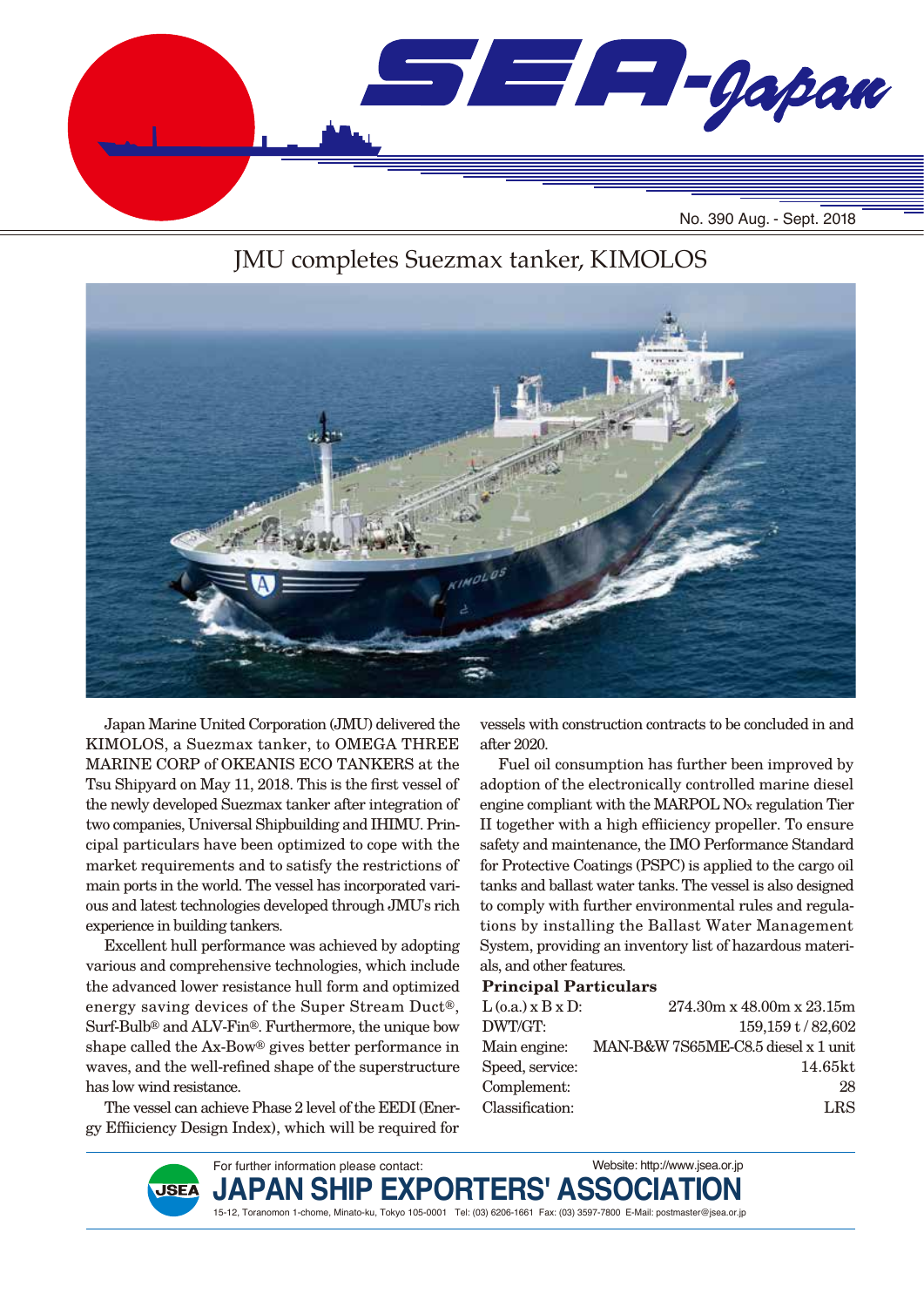## Ship of the Year Award 2017 goes to 20,000TEU containership MOL TRUTH

The Ship of the Year award given by the Japan Society of Naval Architects and Ocean Engineers had 10 vessels to choose from this year, the 28th year of the annual event. The Ship of the Year award is given to innovative vessels built in the past year based on technical, artistic and social considerations.

The candidate announcement meeting and the selection meeting for the Ship of the Year Award 2017 were held on May 14 at the Meiji Kinenkan in Minato-ku, Tokyo, and the 20,000TEU class containership MOL TRUTH, the biggest Japanese-built vessel of this category, came out as the winner. (Refer to SEA-Japan No. 387)



The 12 members who were present, out of the total of 13 incumbent selection committee members, made the choice of the MOL TRUTH, winning a majority of nine in the first voting out of the 12 committee members. As the vessel had such advantages of high transportation effiiciency embodying diverse energy-efficiency features in addition to the economy of scale of the world's largest class containership, capable of carrying 20,000TEUs in its huge hull measuring 400 meters in overall length, the vessel gained the title of the Ship of the Year 2017.

#### **MOL TRUTH**

| Ship type:                                               | 20,000TEU class containership                     |  |
|----------------------------------------------------------|---------------------------------------------------|--|
| Shipowner:                                               | Cypress Maritime, S.A.                            |  |
| Shipbuilder:                                             | Imabari Shipbuilding Co., Ltd.                    |  |
| Completion:                                              | October 31, 2017                                  |  |
| $L(b.p.)$ x $B x D x d$ :                                | $383.4$ m x 58.5m x 32.9m x 16.0m                 |  |
| Gross tonnage:                                           | 210,691                                           |  |
| Speed:                                                   | 23.0kt                                            |  |
|                                                          | Main engine: MAN B&W 11G95ME-C9.5 diesel x 1 unit |  |
| (56,380kW)                                               |                                                   |  |
| Container loading capacity:                              | 20,182TEUs                                        |  |
| Features: Adoption of 4-stage lashing bridge and genera- |                                                   |  |
| tor-use flue gas economizer                              |                                                   |  |

#### **Ship of the Year Award 2017**

The winners of individual sectors included the AZALEA (large passenger ship sector), the TRANS HAR-MONY 1 (large cargo ship sector), the TAKASU (small passenger ship sector), the HYPER-ECO (small cargo ship sector), the TENYO MARU (fishing and work vessel sector) and the KAIRYU (offshore structure/equipment sector).

The prize awarding ceremony, a joint event organized by the three academic societies in the maritime science sector, took place on July 13 at the Kaiun Club.

### **AZALEA, large passenger ship sector award**

The car ferry AZALEA built by Mitsubishi Heavy Industries, Ltd. (present Mitsubishi Shipbuilding Co. - MSC) entered shuttle service between Otaru (Hokkaido) and Niigata in June 2017. The ship was designed by adopting the advanced energy-saving hull form, Proximity Twin-Screw System, and Mitsubishi Air Lubrication System (MALS) to reduce hull resistance and improve propulsion efficiency to achieve

increased navigation speed and reduced fuel consumption compared with the previous vessel.

*AZALEA*



| Ship type:                                | Car ferry     |  |
|-------------------------------------------|---------------|--|
| Shipowner: Shin Nihonkai Ferry Co.,       |               |  |
| ht I                                      |               |  |
| Shipbuilder: Mitsubishi Heavy Indus-      |               |  |
| tries, Ltd.                               |               |  |
| Completion:                               | June 26, 2017 |  |
| $L(b.p.) x B x D x d: 188.0 m x 26.6 m x$ |               |  |
| $20.3m \times 7.2m$                       |               |  |
| Gross tonnage:                            | 14,125        |  |
| Speed:                                    | $25.0$ kt     |  |
| Main engine: Wartsila 16V38C diesel       |               |  |
| $(11,000kW)$ x 2 units                    |               |  |
| Passengers:                               | 600 people    |  |
| Vehicles: 150 12m long trucks and 22      |               |  |
| passenger automobiles                     |               |  |
| Features: Adoption of MALS and fin        |               |  |

stabilizers

### **TRANS HARMONY 1, large cargo ship sector award**

Based on the concept of "harmony of humans and the global environment," the vehicle carrier was designed using safety technologies such as night-vision devices to achieve zero accidents on board the ship. The hull form with less wind resistance and various energy-saving technologies reduces fuel consumption by  $17\%$  (or  $CO<sub>2</sub>$  by  $52\%$  per cargo unit in transport). The original inboard lighting system and heat-insulation coating provides comfortable living and working environments for the crew. (Refer to SEA-Japan No 388)

### *TRANS HARMONY 1*



(On Page 3)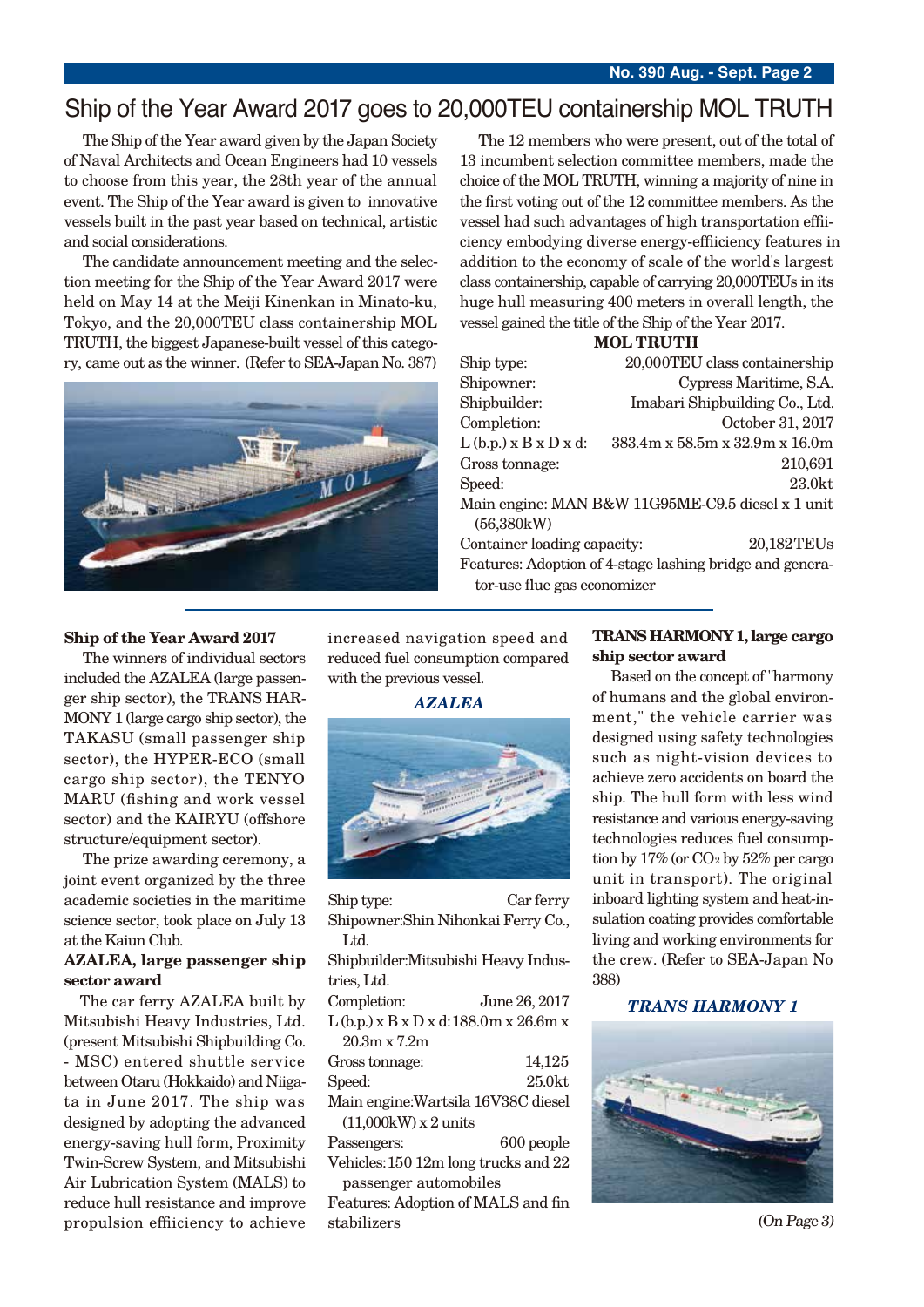### **No. 390 Aug. - Sept. Page 3**

### (Fron Page 2)

| Vehicle carrier        |
|------------------------|
| Toyofuji Shipping Co., |
|                        |
|                        |

Shipbuilder: Naikai Zosen Corporation

Completion: December 31, 2017 L (b.p.) x B x D x d:199.9m x 32.2m x 30.3m x 14.8m

| Gross tonnage:              | 50,200          |  |
|-----------------------------|-----------------|--|
| Speed:                      | 19.75kt         |  |
| Main engine:                | Hitachi MAN B&W |  |
| 6S60ME-C8.5 diesel x 1 unit |                 |  |

Cargo loading capacity: 3,000 passenger cars

Features:Adoption of night-vision devices and safety assurance system for the crew

### **TAKASU, small passenger ship sector award**

The TAKASU is a high-speed catamaran-type hydrofoil craft plying between isolated islands off the coast of Nagasaki Prefecture. The ferry has slender hull form and upright stems that make the ship's waterline length longer. Wave-making resistance can be reduced by the surface effect of hydrofoils installed between the hulls. Full-automatic controllable flaps attached to the foils alleviate the rolling and pitching motions for more comfortable cruising.

### *TAKASU*



Ship type:Catamaran-type hydrofoil craft

Shipowner:Nagasaki Kisen Co., Ltd. Shipbuilder:Setouchi Craft Co., Ltd. Completion: May 30, 2017  $L (b.p.) x B x D x d: 30.1 m x 7.0 m x$ 2.6m x 1.1m Gross tonnage: 124 Speed: 30.0kt Main engine:MTU 16V2000M70 diesel (1,050kW) x 2 units Crew: 3 members

| ULUW.       | o mempers  |
|-------------|------------|
| Passengers: | 150 people |

Features:Adoption of full-automatic controllable flaps and inboard WiFi

#### **HYPER-ECO, small cargoship sector award**

The HYPER-ECO is a energy-conscious coasting cargo ship, which was designed with the optimized hull form and has adopted the latest technologies, i.e., contra-rotating propeller, hybrid propulsion system, LV Fin, rudder bulb, etc. The main propulsion system consists of the main diesel engine and shaft generator. The shaft generator is also used as an electric motor drive at low ship speeds. Hybrid ship operation is thus achieved with low noise and vibration.

### *HYPER-ECO*



- Ship type: Coasting cargo ship Shipowner: Mukaishima Dock Co., Ltd. Shipbuilder: Koike Shipbuilding & Shipping Co., Ltd. Completion: June 27, 2017 L (b.p.) x B x D x d:45.37m x 12.4m x 5.3m x 5.1m Gross tonnage: 499 Speed: 11kt Main engine: Hanshin Diesel LH28 (1,029kW) diesel x 1 unit Cargo loading capacity:Steel materials of approximately 1,500 tons
- Features:Adoption of contra-rotating propeller and hybrid propulsion system

### **TENYO MARU, fishing vessel/ work-ship sector award**

The TENYO MARU is a fishery exploration and training ship with dual purposes: training of maritime officers and fishery investigation and research. Besides various fishing devices, radars, and sounders, the ship is equipped with hybrid propulsion system for engineer training, and SCR, a water-mixture fuel generator,

and power-system monitoring system for training to cope with environmental conservation.

#### *TENYO MARU*



Ship type: Fishery exploration and training ship Shipowner:Japan Fishery Research and Education Agency Shipbuilder:Mitsubishi Heavy Industries, Ltd. Completion: October 31, 2017 L (b.p.) x B x D x d: 58.0m x 11.9m x 6.98m x 4.45m Gross tonnage:  $1,354$ Speed: 12.0kt Main engine:LA34RG (1,700kW) x 1 unit Complement 28 crew members 8 instructors/researchers 50 undergraduates Features: Adoption of hybrid pro-

pulsion system and various investigation installations

### To our readers

- Please notify us of any change in address by letter, telefax, or E-mail together with the old mailing label to ensure you continue to receive SEA-Japan.
- We welcome your comments about SEA-Japan. Please address all correspondence to the Japan Ship Exporters' Association(JSEA), or the Japan Ship Centre (JETRO) in London.
- Address (Tokyo): 15-12, Toranomon1-chome, Minato-ku, Tokyo 105-0001 / Tel: +81-3-6206-1661 Fax: +81-3-3597-7800 E-mail: postmaster@jsea.or.jp Address (London): Japan Ship Centre (JETRO), MidCity Place, 71 High Holborn, London WC1V 6AL, UK / Tel: +44-20-7421-8340 / Fax: +44-20-7421-0009
- Portal site: maritimejapan.com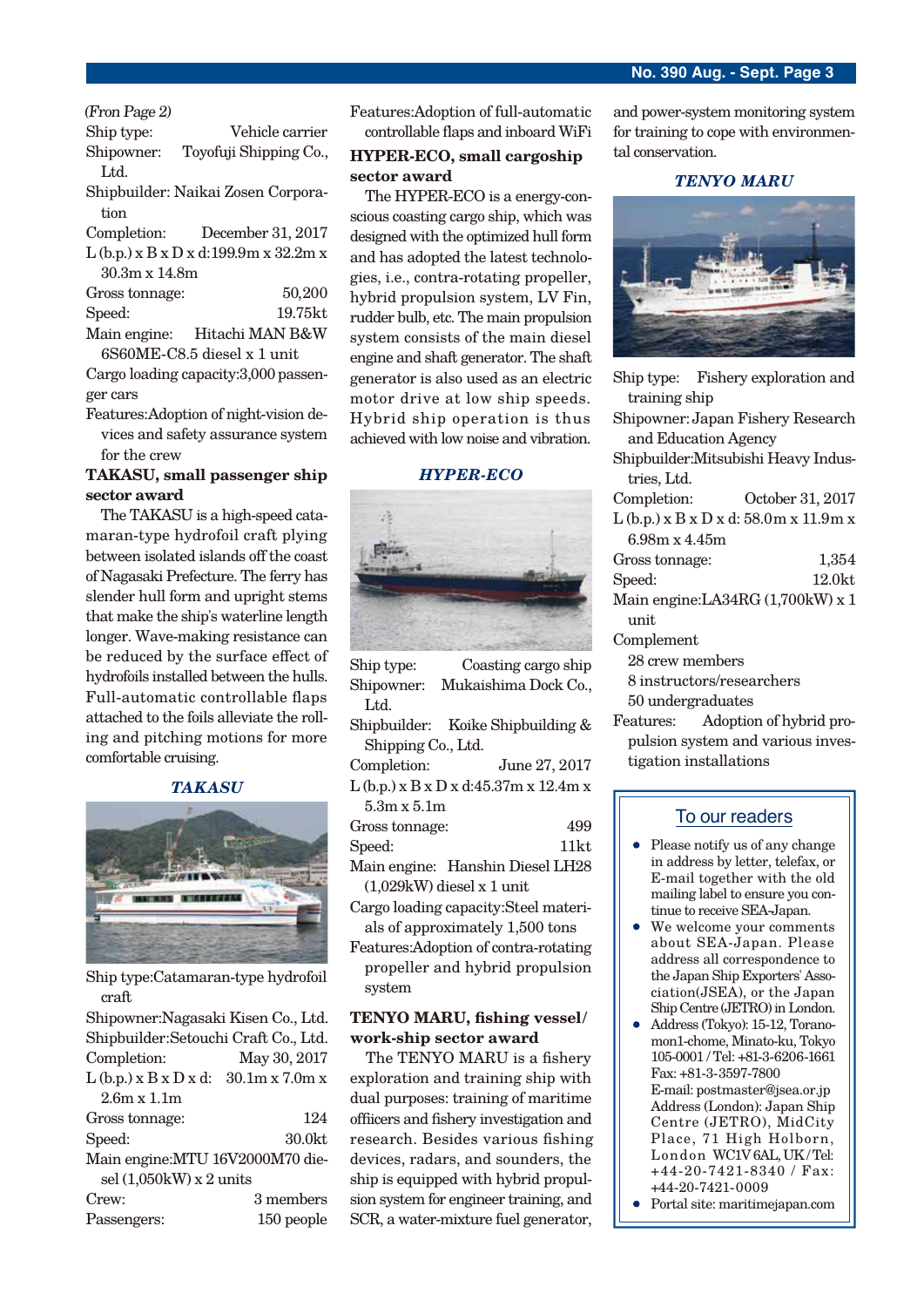## Sanoyas completes Panamax bulk carrier, BALOS

Sanoyas Shipbuilding Corporation delivered the Panamax bulk carrier, BALOS, to Wall Knot Maritime S.A. on May 22, 2018, which was constructed at Sanoyas Mizushima Shipyard. This is the 13th 82,000DWT class Panamax bulk carrier of the newly-developed Sanoyas series.

The vessel has larger cargo hold capacity and further improved fuel efficiency by 10% compared with the previous 83,000DWT type. The vessel achieves Phase 2 level of the EEDI (Energy Effiiciency Design Index: grams CO2 per ton nautical mile) regulation that applies to building contracts for ships placed on or after 1st January, 2013.

For improvement of propulsion effii-



ciency, the vessel is equipped with a low-speed and long-stroke electronically controlled main engine combined with a high-effiiciency propeller. Moreover, associated energy saving devices such as the Sanoyas developed STF (Sanoyas-Tandem-Fin (patent): max. 6% energy saving) on the stern shell and highly efficient appendages on the rudder contribute to the reduction of  $CO<sub>2</sub>$  emissions.

Eco-friendly features include various countermeasures such as the main engine complying with the NOx emission Tier II limit for the prevention of air pollution, and dedicated low sulphur diesel oil tank to cruise in ECA (Emission Control Area), ballast water treatment system and fuel oil

> tank protection for conservation of the marine environment. In addition, independent holding tanks for accommodation discharges, dirty hold bilgewater, and rainwater on

the upper deck are provided.

Furthermore, for improvement of vessel maintenance, access trunks are arranged to gain access from the upper deck to the double bottom even under the laden condition. Wooden furniture in the crew accommodation makes officers and crews comfortable in the vessel and safe maneuverability is achieved with organized arrangement and rear visibility in the wheelhouse.

### **Principal particulars**

| Owner:                                            | Wall Knot Maritime S.A.                |  |
|---------------------------------------------------|----------------------------------------|--|
|                                                   | Builder: Sanoyas Shipbuilding Corpo-   |  |
| ration                                            |                                        |  |
| Hull No.:                                         | 1356                                   |  |
|                                                   | L (o.a.) x B x D x d: 229.00m x 32.24m |  |
| x 20.20m x 14.668m                                |                                        |  |
| DWT/GT:                                           | 82,025t/43,380                         |  |
| Cargo hold capacity: 96,597m <sup>3</sup> (grain) |                                        |  |
|                                                   | Main engine: MAN B&W 6S60ME-           |  |
| C8.2 diesel x 1 unit                              |                                        |  |
| MCO:                                              | 8,740kW                                |  |
| Speed, service:                                   | about 14.5kt                           |  |
| Complement:                                       | 25                                     |  |
| Registry:                                         | The Bahamas                            |  |
| Classification:                                   | ClassNK                                |  |
| Delivery:                                         | May 22, 2018                           |  |
|                                                   |                                        |  |

### Accumulated diesel engine production reaches 100 million hp ---- MITSUI-MAN B&W diesel engine ----

Mitsui E&S Machinery Co., Ltd. has achieved accumulated diesel engine production of 100 million horsepower with a single engine model. This record was achieved with the Mitsui-MAN B&W diesel engine 11S90ME-C10.5, which was manufactured as the 6,555th diesel engine at the Tamano Machinery Factory (Tamano-shi, Okayama) of Mitsui E&S Machinery. This is the main engine for a 14,000TEU container carrier to be built at Imabari Shipbuilding Co., Ltd. for Shoei Kisen Kaisha, Ltd.

The production record of Mitsui-MAN B&W diesel engines achieved 50 million horsepower in October 2005 (77 years and 4 months since the first engine). Another 50 million horsepower has been added in

only 12 years and 8 months. In the total 90 years since the first engine was manufactured in 1928, accumulated production of 100 million horsepower has been achieved. In FY 2018, Mitsui E&S Machinery Co., Ltd. expects its annual production of diesel engines to be about 3.88 million horsepower.

Since entering into the license agreement with Burmeister & Wain in Denmark in 1926, now MAN Energy Solutions SE, Mitsui E&S Machinery has been building experience as the world's leading diesel engine manufacturer. Mitsui E&S Machinery will continue sales activities of diesel engines for bulkers, tankers, car carriers and LPG carriers, etc. with its delivery record of diesel engines that comply with the

NOx regulation Tier-III and dual fuel diesel engines.

### **Principal particulars of the milestone engine**

Model: Mitsui-MAN B&W diesel engine 11S90ME-C10.5

| Length, o.a.: | About 20.9m   |
|---------------|---------------|
| Height:       | About 14.6m   |
| Width:        | About 5.1m    |
| Bore:         | $900$ mm      |
| Stroke:       | 3,260mm       |
| Shop test:    | June 19, 2018 |

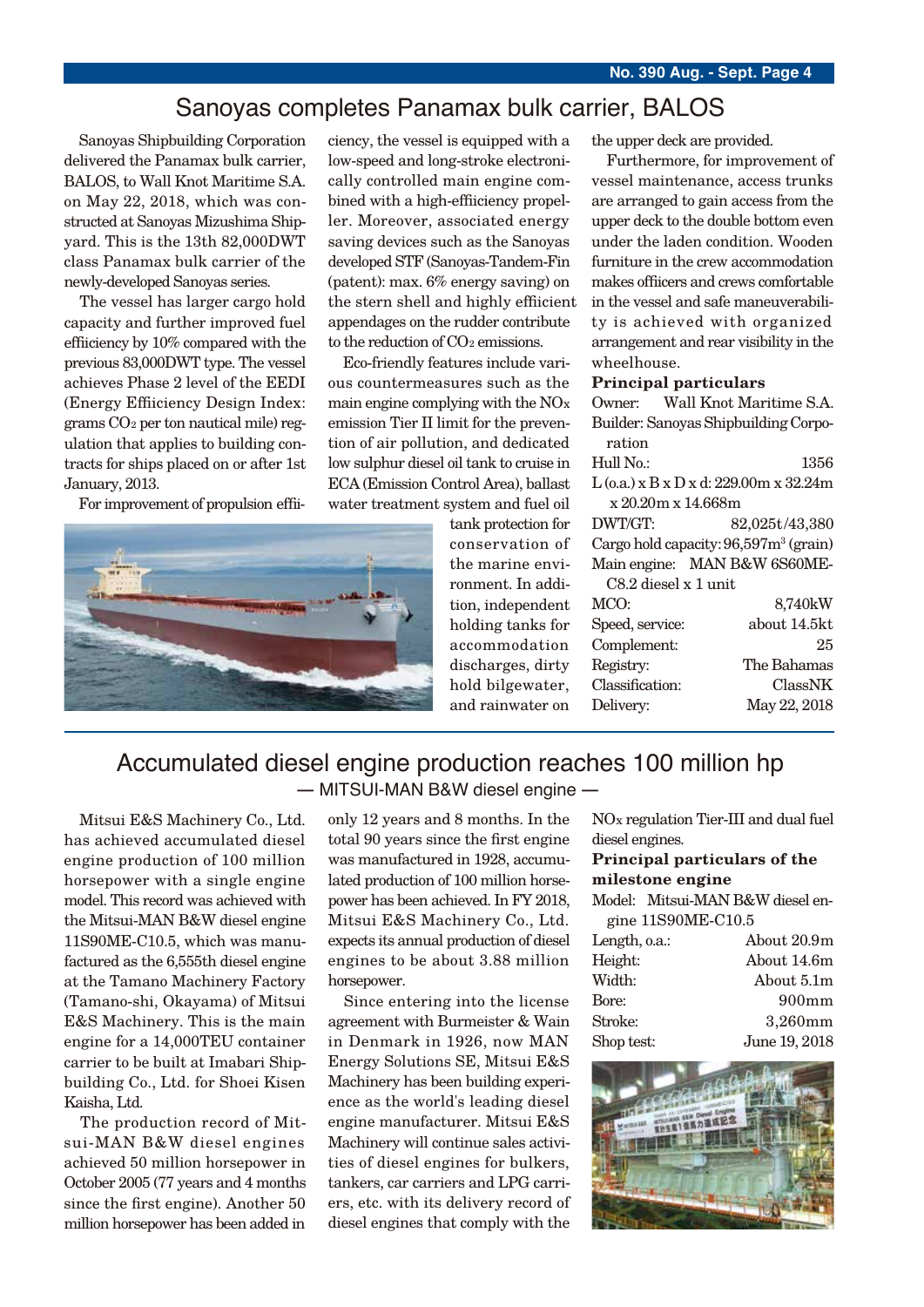## Mitsubishi Shipbuilding and MHPS launch advanced SOx abatement system ACTIVE FUNNEL

Mitsubishi Shipbuilding Co., Ltd. (Mitsubishi Shipbuilding) and Mitsubishi Hitachi Power Systems, Ltd. (MHPS) have jointly launched the most advanced SOx abatement system, ACTIVE FUNNEL. This funnel structure contains an optimally shaped exhaust gas scrubbing structure which reduces sulfur dioxide (SO2) in the exhaust gas of 3.5%-sulfur content fuels to that of 0.1%-sulfur content fuels, conforming with the newly introduced SOx emissions regulations coming into effect globally as of January 1, 2020.

The new and reliable SOx abatement system was developed by combining MHPS' comprehensive exhaust gas treatment technologies developed through providing desulfurization systems for thermal power plants with Mitsubishi Shipbuilding's marine engineering expertise obtained from long shipbuilding experience. MHPS' land-based flue gas desulfurization systems can treat the equivalent of 7 to 20 times of the emissions from a large marine diesel engine.

ACTIVE FUNNEL is most suitable for very large container ships

with large engine output and limited nstallation space for SOx abatement systems. ACTIVE FUNNEL can desulfurize large amounts of exhaust gas and the flexible design allows installation even in narrow spaces between the container holds, while maintaining the container capacity. ACTIVE FUNNEL is also suitable for installation on existing ships since the structure consists of one module enabling a short retrofitting period. ACTIVE FUNNEL which is applicable to both open-loop systems and hybrid systems<sup>(Note 1)</sup> and provides a conventional funnel with advanced

S Ox removal functions.

In the future, the product lineup will be expanded by applying the new ACTIVE FUNNEL technology to very large crude carriers (VLCC: 200,000-310,000D WT) and very large ore carriers  $(VI.OC)$ .

When new SO<sub>x</sub> emissions regulationscome into effect, ACTIVE FUNNEL is expected to contribute to the further development of environmentally-friendly and economic global marine transportation.

Please call at following address for more information of Active Funnel: [http://www.msb.mhi.co.jp/en/](http://www.msb.mhi.co.jp/en/products/AF/index.html) products/AF/index.html

(Note 1) In an open loop system, seawater intake is sprayed directly on the exhaust gas and then discharged from the ship. In a closed loop system, the exhaust gas is scrubbed using circulating water, after which the circulating water is neutralized for reuse. In a hybrid system, it is possible to switch between open and closed systems.



## Naikai completes 27,000DWT open bulker, ARAUCARIA

Naikai Zosen Corporation completed construction of the ARAU-CARIA, a 27,200DWT open bulk carrier, at its Setoda Shipyard on June 8, 2018. The bulk carrier has entered into service mainly to transport nickel ore on routes centered on New Caledonia.

The ARAUCARIA has double side shells, and the shape of the cargoholds is suitable for loading fluid



cargo. Employment of the double side shells facilitates maintenance work of the cargo holds easy and will prevent outflow of fuel oil and cargo even if the outer side shell is damaged in a collision.

Four cargo holds are provided, and three deck cranes with 30t-hoisting capacity are installed on the upper deck. Open hatches of each hold has

> been designed to adapt for facilities at unloading ports for increasing cargo-handling effiiciency.

The open bulker has improved fuel consumption using energy-saving equipment such as the SSD (Super Stream Duct) and Surf-Bulb (Rudder Fin with Bulb).

#### **Principal particulars**

| $L$ (o.a.):                | 160.80m                          |
|----------------------------|----------------------------------|
| $L$ (b.p.):                | 154.50m                          |
| Breadth (mld.):            | 26.00m                           |
| Depth (mld.):              | 14.00m                           |
| Draught (mld.):            | 9.88m                            |
| DWT/GT:                    | 27,356t/16,774                   |
| Cargo hold capacity:       | $20,800m^3$                      |
| Complement:                | 24                               |
| Main engine:               | Hitachi MAN B&W                  |
| 6S42MC-7.1 diesel x 1 unit |                                  |
| NCO (85%):                 | 4,165kW x 121.3min <sup>-1</sup> |
| Speed, service:            | About 13.5kt                     |
| Registry:                  | Panama                           |
| Classification:            | ClassNK                          |
| Completion:                | June 8, 2018                     |